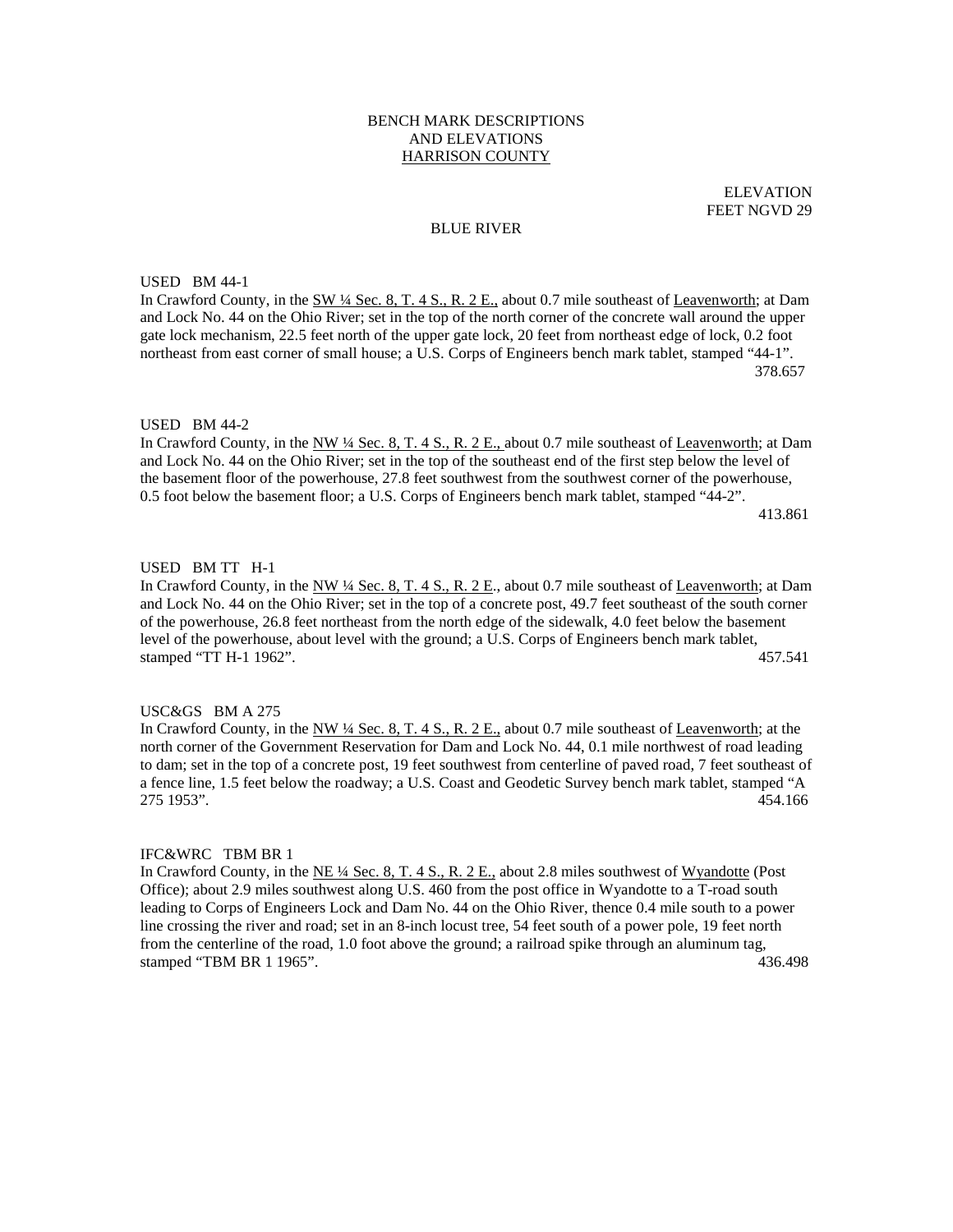In Crawford County, in the NE ¼ Sec. 8, T. 4 S., R. 2 E., about 2.6 miles southwest of Wyandotte (Post Office); 2.9 miles southwest along U.S. 460 from the post office in Wyandotte to a T-road south leading to Corps of Engineers Lock and Dam No. 44 on the Ohio River, thence 0.2 mile south to a wooden bridge over Dry Creek; set in the top of the north wingwall, 12 feet northeast from centerline of the road, 3 feet south from the north end of the wingwall, 0.6 foot east from the west face of the wingwall, 1.0 foot below the roadway, a painted chiseled triangle. 410.345

#### USGS BM TT 29 T

In Crawford County, in the SW ¼ Sec. 4, T. 4 S., R. 2 E., about 1.9 miles southwest of Wyandotte; 2.2 miles southwest along U.S. 460 from the post office in Wyandotte to a T-road east; set in a limestone ledge, 130 feet northwest from junction of U.S. 460 and a county road northeast, 29 feet southwest of utility pole No. 7843, 70 feet west from centerline of U.S. 460, 10.5 feet west of a fence line, 8 feet above the roadway; a U.S. Geological Survey bench mark tablet, stamped "TT 29 T 1943 459". 459.267

# IFC&WRC BM HAR 1

In Harrison County, in the W  $\frac{1}{2}$  Sec. 4, T. 4 S., R. 2 E., about 2.0 miles southwest of Wyandotte (Post Office); 2.3 miles southwest along U.S. 460 from the Wyandotte Post Office to a T-road northeast, thence 0.2 mile north and east to a 3-span steel and wood bridge over Blue River; set in the top of the northeast wingwall, 95 feet north from the centerline of the road, 2.0 feet northeast from the southwest end and 1.2 feet southeast from the northwest face of the wingwall, 0.8 foot below the bridge floor; an Indiana Flood Control and Water Resources Commission bench mark tablet, stamped "HAR 1 1964".

415.895

## IFC&WRC TBM BR 3

In Crawford County, in the NW ¼ Sec. 4, T. S., R. 2 E., about 1.5 miles south-southwest of Wyandotte (Post Office); 1.7 miles generally southwest along U.S. 460 from the Wyandotte Post Office to a metal guardrail at the northwest edge of the highway; set in the east side of a 10-inch locust tree, 40 feet northeast of the northeast end of the guardrail, 26 feet northwest from the centerline of the road, 2.0 feet below the roadway, 1.9 feet above ground; a railroad spike through an aluminum tag, stamped "TBM BR 3 1965". 514.690

#### FIC&WRC BM CRA 37

In Crawford County, in the NE ¼ Sec. 33, T. 3 S., R. 2 E., about 0.7 mile south of Wyandotte; 0.7 mile south along U.S. 460 from the Wyandotte; 0.7 mile south along U.S. 460 from the Wyandotte Post Office to a culvert under the highway; set in the west end of the L-shaped concrete headwall, 26 feet west from the centerline of the highway, 210 feet south from a private road leading east, 0.6 foot north from south face and 1.1 feet east from west end of culvert, 1.0 foot above ground; an Indiana Flood Control and Water Resources Commission bench mark tablet, stamped "CRA 37 1964". 574.678

## IFC&WRC TBM BR 4

In Crawford County, in the NE ¼ Sec. 33, T. 3 S., R. 2 E., 0.6 mile south of Wyandotte (Post Office); 0.7 mile south along U.S. 460 from the Wyandotte Post Office to a T-road east; set in the side of a 22-inch tree, 37 feet north from the centerline of the T-road east, 36 feet east from the centerline of the highway, 5.0 feet above the roadway, 1.2 feet above ground; a railroad spike through an aluminum tag, stamped "TBM BR 4 1965". 565.153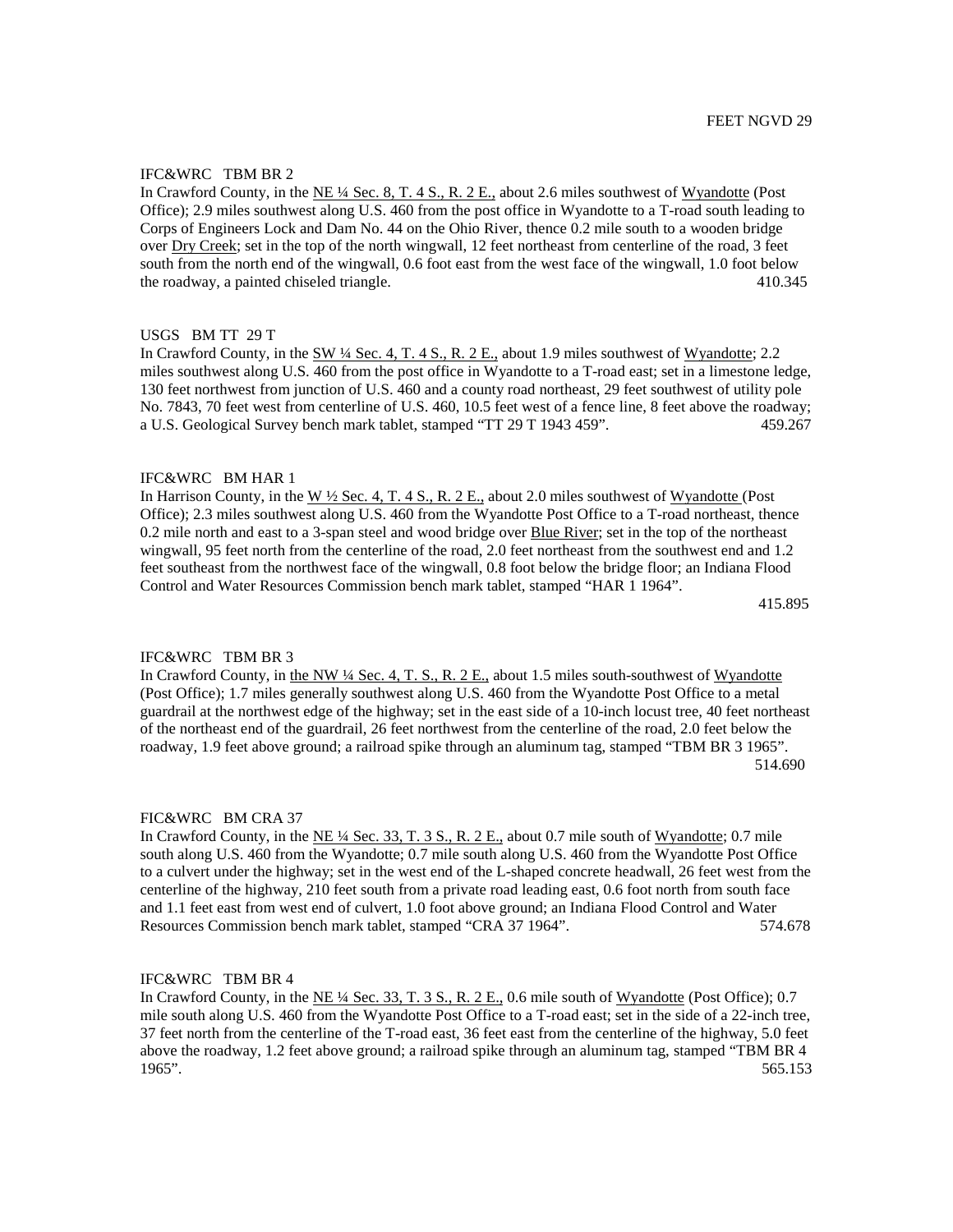In Crawford County, in the <u>SE ¼ Sec. 28, T. 3 S., R. 3 E.</u>, at Wyandotte (Post Office); set in the southwest side of a 12-inch tulip tree, 130 feet southeast from the south corner of the Wyandotte Post Office, 70 feet northeast along the highway from an extended centerline of a T-road north, 28 feet southeast from the centerline of the highway, 10 feet northeast from a break in the guardrail along the highway, 3.6 feet below the roadway, 2.0 feet above ground; a railroad spike through an aluminum tag, stamped "TBM BR 5 1965". 427.365

# IFC&WRC BM CRA 38

In Crawford County, in the SW ¼ Sec. 27, T. 3 S., R. 2 E., about 0.5 mile northeast of Wyandotte; 0.6 mile northeast along U.S. 460 from the Wyandotte Post Office to a 12-foot concrete culvert under the highway; set in the top of the northwest end of the southwest headwall, 31 feet southwest from the centerline of the highway, 1.3 feet southeast from the northwest end and 0.6 foot southeast from the southwest face of the culvert, 7.5 feet below the highway; an Indiana Flood Control and Water Resources Commission bench mark tablet, stamped "CRA 38 1964". 422.827

## IFC&WRC TBM BR 6

In Crawford County, in the SE ¼ Sec. 27, T. 3 S., R. 2 E., 1.0 mile east of Wyandotte (Post Office); 1.0 mile generally east along U.S. 460 from the Wyandotte Post Office to a curve to the northeast in the road, thence 450 feet northeast along the highway; set in the northwest side of a 15-inch sycamore tree, 30 feet southeast from the centerline of the highway, 5.5 feet below the roadway, 1.5 feet above ground; a railroad spike through an aluminum tag, stamped "TBM BR 6 1965". 430.274

#### IFC&WRC BM HAR 2

In Harrison County, in the NW 1/4 Sec. 26, T. 3 S., R. 2 E., about 1.5 miles east-northeast of Wyandotte; 1.7 miles northeast along U.S. 460 from the Wyandotte; 1.7 miles northeast along U.S. 460 from the Wyandotte Post Office to a 12-foot concrete culvert under the road; set in the top of the east end of the south headwall, 85 feet west from a private drive, 9 feet below the roadway, 1.5 feet west of the east end and 0.6 foot north from the south face of the headwall; an Indiana Flood Control and Water Resources bench mark tablet, stamped "HAR 2 1964". 432.065

#### IFC&WRC TBM BR 7

In Harrison County, in the  $N \frac{1}{2}$  Sec. 35, T. 3 S., R. 2 E., 1.6 miles east-southeast of Wyandotte (Post Office); 1.9 miles generally east along U.S. 460 from the Wyandotte Post Office to a T-road south, thence 0.8 mile south to a sharp curve west in the road, set in the north side of a 20-inch beech tree, 500 feet east of a farm house, 120 feet south from an extended centerline of the east-west segment of the road, 48 feet east from a fence line, on the north bank of the river, 1.4 feet above ground; a railroad spike through an aluminum tag, stamped "TBM BR 7 1965". 435.443

#### USC&GS BLUE AZI No 2

In Harrison County, in the  $E\frac{1}{2}$  Sec. 26, T. 3 S., R. 2 E., 1.6 miles east of Wyandotte (Post Office); 1.9 miles generally east along U.S. 460 from the Wyandotte Post Office to a T-farm lane south; set in the top of a rock outcropping in the southeast corner of the intersection, 240 feet east from the centerline of the farm lane, 48 feet south from the centerline of the highway, 1.5 feet above the roadway, a U.S. Coast and Geodetic Survey Reference Mark tablet, stamped "AZI BLUE No 2 1947". 555.282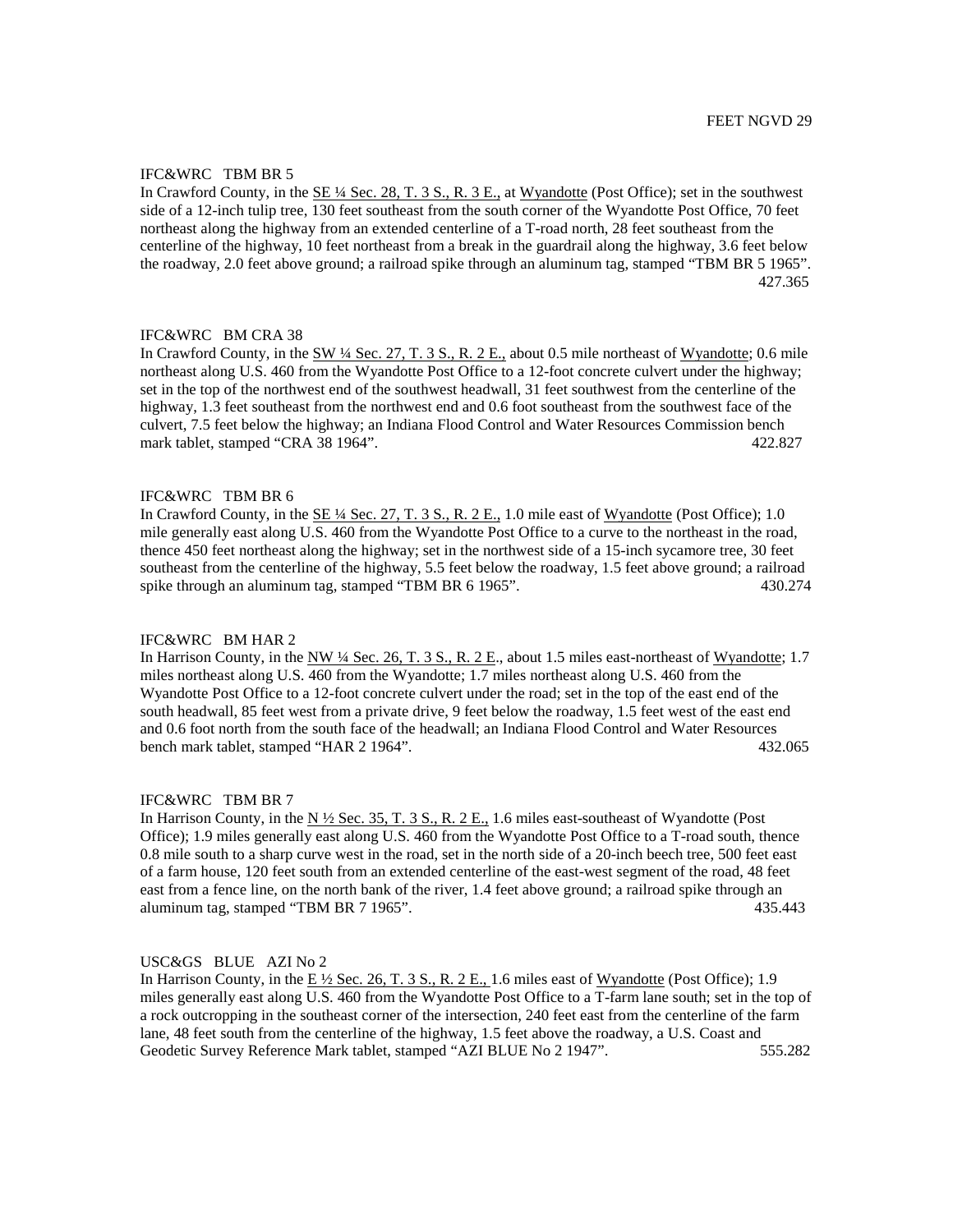## IFC&WRC BM HAR 3

In Harrison County, in the NW ¼ Sec. 25, T. 3 S., R. 2 E., about 1.6 miles west of White Cloud; 0.4 mile north from the bridge over Blue River at White Cloud to U.S. 460, thence 1.8 miles west to S.R. 462; set in the top of the northwest curb wall of a 3-span concrete bridge over Blue River, at the intersection of U.S. 460 and S.R. 462, 24 feet west from the centerline of U.S. 460, 36 feet north from the centerline of S.R. 462, 3.1 feet south from the southeast end of bridge, 0.9 foot above the highway; an Indiana Flood Control and Water Resources Commission bench mark tablet, stamped "HAR 3 1964". 446.577

# IFC&WRC TBM BR 8

In Harrison County, in the NW ¼ Sec. 25, T. 3 S., R. 2 E., about 1.4 miles west-northwest of White Cloud; 0.4 mile north from the bridge over Blue River at White Cloud to U.S. 460, thence 1.5 miles generally west to a 36-inch pipe culvert under the roadway; set in the top of the northwest concrete headwall, 22 feet northwest from the centerline of the highway, 1.0 foot northeast of the southwest end and 0.4 foot southeast from the northwest face of the headwall, 1.0 foot above the roadway; a painted chiseled triangle.

447.043

## IFC&WRC TBM BR 9

In Harrison County, in the NE ¼ Sec. 25, T. 3 S., R. 2 E., about 1.0 mile west of White Cloud; 0.4 mile north from the bridge over Blue River at White Cloud to U.S. 460, thence 1.0 mile generally southwest and west to a T-farm lane south; set in the top of the north concrete headwall of a 6-foot pipe culvert under the roadway, 54 feet east from an extended centerline of the farm lane, 23 feet north from the centerline of the highway, 3.5 feet below the roadway, 0.6 foot east of the west end and 0.5 foot south of the north face of the headwall; a painted chiseled triangle. 445.910

## USGS BM W 17

In Harrison County, in the NE ¼ Sec. 30, T. 3 S., R. 3 E., in White Cloud; set in the top of a concrete post, 46 feet northeast from the northeast corner of a general store, 20 feet northwest from the centerline of the highway, 38 feet from utility pole No. B 11-711, 3 feet north from a fence line, a U.S. Geological Survey bench mark tablet, stamped "W 17 1937 448". 448.487

## IFC&WRC BM HAR 4

In Harrison County, in the NE ¼ Sec. 30, T. 3 S., R. 3 E., in White Cloud; at the single-span steel truss bridge over **Blue River**; set in the east end of the north bridge seat, 10 feet east from the centerline of the road, 1.5 feet west from the east face of the northeast wingwall, 1.5 feet north from northeast steel truss; an Indiana Flood Control and Water Resources Commission bench mark tablet, stamped "HAR 4 1964". 452.596

## IFC&WRC TBM BR 10

In Harrison County, in the SE ¼ Sec. 19, T. 3 S., R. 3 E., about 0.5 mile north of White Cloud; 0.4 mile north from a steel truss bridge over Blue River in White Cloud to a 10-foot box culvert under the roadway; set in the top of the northwest wingwall, 138 feet south from the centerline of U.S. 460, 21 feet west from the centerline of the north-south road, 1.2 feet southeast of the northwest end, 0.5 foot northeast of the southwest face of the wingwall, 4.5 feet below the level of the road, a painted chiseled triangle.

499.035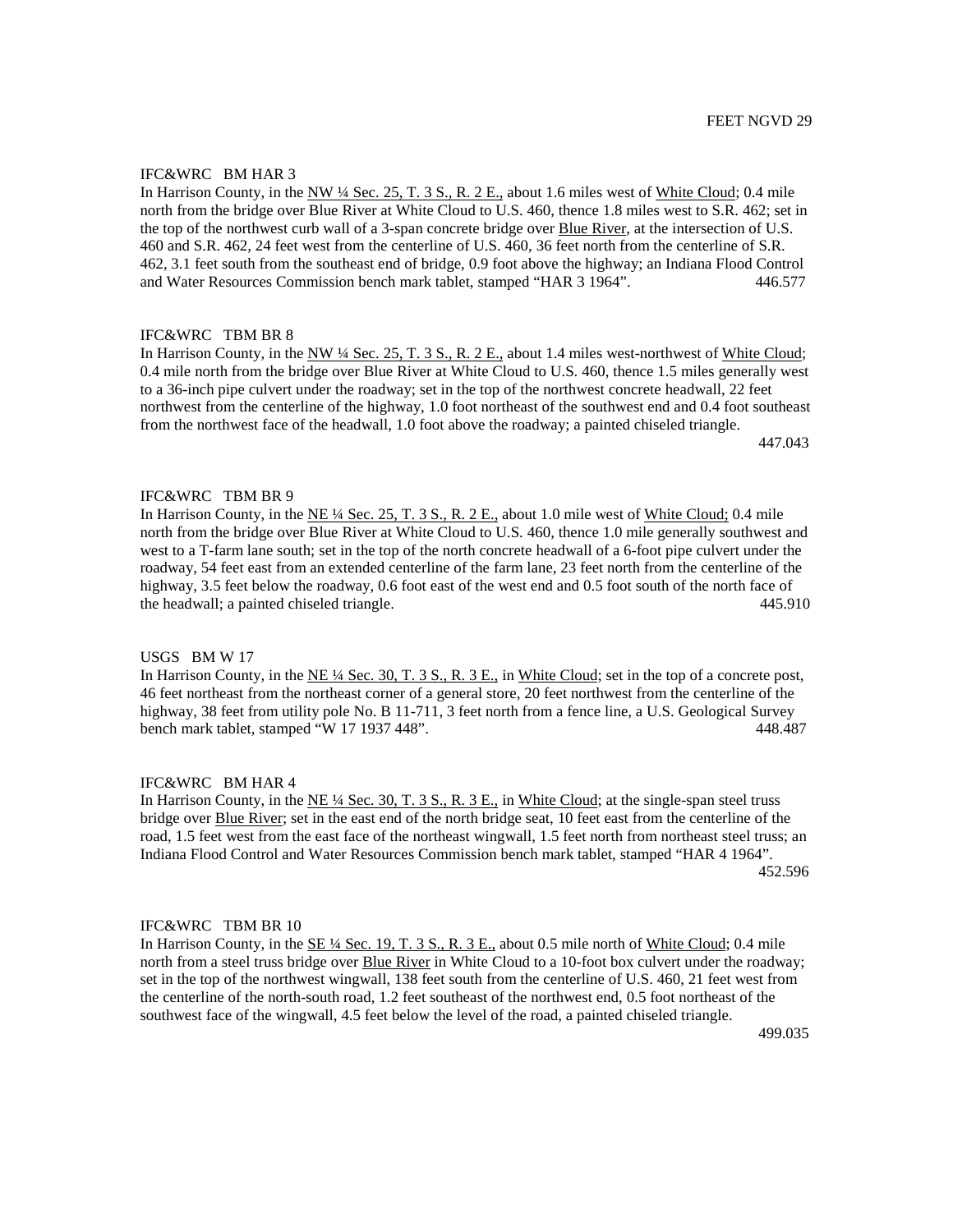## IFC&WRC BM HAR 5

In Harrison County, in the SE ¼ Sec. 19, T. 3 S., R. 3 E., about 0.4 mile north of White Cloud; 0.4 mile north from the bridge over Blue River in White Cloud to the U.S. 460 4-span steel and concrete bridge over Blue River; set in the top of the southeast bridge seat, 14 feet south from the centerline of bridge, 47 feet west from the centerline of the road south, 0.6 foot east from the west face of the bridge seat, 4.0 feet below the roadway; an Indiana Flood Control and Water Resources Commission bench mark tablet, stamped "HAR 5 1964". 457.909

# IFC&WRC TBM BR 11

In Harrison County, in the S ½ Sec. 19, T. 3 S., R. 3 E., about 0.8 mile north-northwest of White Cloud; 0.8 mile generally northwest along a county road from the steel truss bridge over Blue River in White Cloud to a steel truss bridge over an unnamed tributary to Blue River; set in the top of the southwest end of the southeast bridge seat, 7.5 feet southwest from the centerline of the road, 0.7 foot northeast from the southwest end and 0.6 foot southeast from the northwest face, 1.0 foot below the level of the road; a painted chiseled triangle. 455.158

#### USGS GAGING STATION R.M. 4

In Harrison County, in the  $S\frac{1}{2}$  Sec. 19, T. 3 S., R. 3 E., about 0.6 mile north-northwest of White Cloud; 0.6 mile generally north along a county road from the bridge over Blue River in White Cloud to a gaging station on Blue River; set in the stream-ward side of a 24-inch sycamore tree, 63 feet southwest from the centerline of the road, 19 feet northeast from the stream bank, 9.0 feet southeast from the southeast side of the gaging station, 0.9 foot above ground, a railroad spike. 446.520

## IFC&WRC BM HAR 6

In Harrison County, in the SE <sup>1/4</sup> Sec. 18, T. 3 S., R. 3 E., about 1.4 miles north of White Cloud; 1.5 miles north along a county road from the bridge over bridge over Blue River in White Cloud to a concrete bridge over a small stream; set in the southwest corner of the bridge, floor, 103 feet north from the centerline of the intersection of a gravel road west, 9.5 feet west from the centerline of the north-south road, 2.2 feet north from south end and 0.6 foot east from west face of the bridge, about level with the roadway; an Indiana Flood Control and Water Resources Commission bench mark tablet, stamped "HAR 6 1964". 456.998

#### IFC&WRC TBM BR 12

In Harrison County, in the  $\underline{\text{SE 4/4}$  Sec. 18, T. 3 S., R. 3 E., about 1.8 miles north of White Cloud; 1.8 miles north along the county road from the bridge over Blue River in White Cloud to a box culvert over an intermittent stream; set in the northeast side of a 15-inch oak tree, 130 feet west from the west end of the culvert, 11.8 feet southwest from the centerline of the road, about level with the roadway; a railroad spike through an aluminum tag, stamped "TBM BR 12 1965". 483.934

## IFC&WRC TBM BR 13

In Harrison County, in the NW ¼ Sec. 18, T. 3 S., R. 3 E., about 2.4 miles north-northwest of White Cloud; 2.4 miles generally north along a county road from the steel truss bridge over Blue River in White Cloud to the junction with an east-northwest county road, thence 0.6 mile generally northwest to a small bridge over an unnamed tributary to Blue River; set in the southwest side of a 13-inch hickory tree, 215 feet southeast of stream at bridge, 19 feet northeast from centerline of the road, 1.0 foot above the level of the road, 0.4 foot above ground; a railroad spike through an aluminum tag, stamped "TBM BR 13 1965".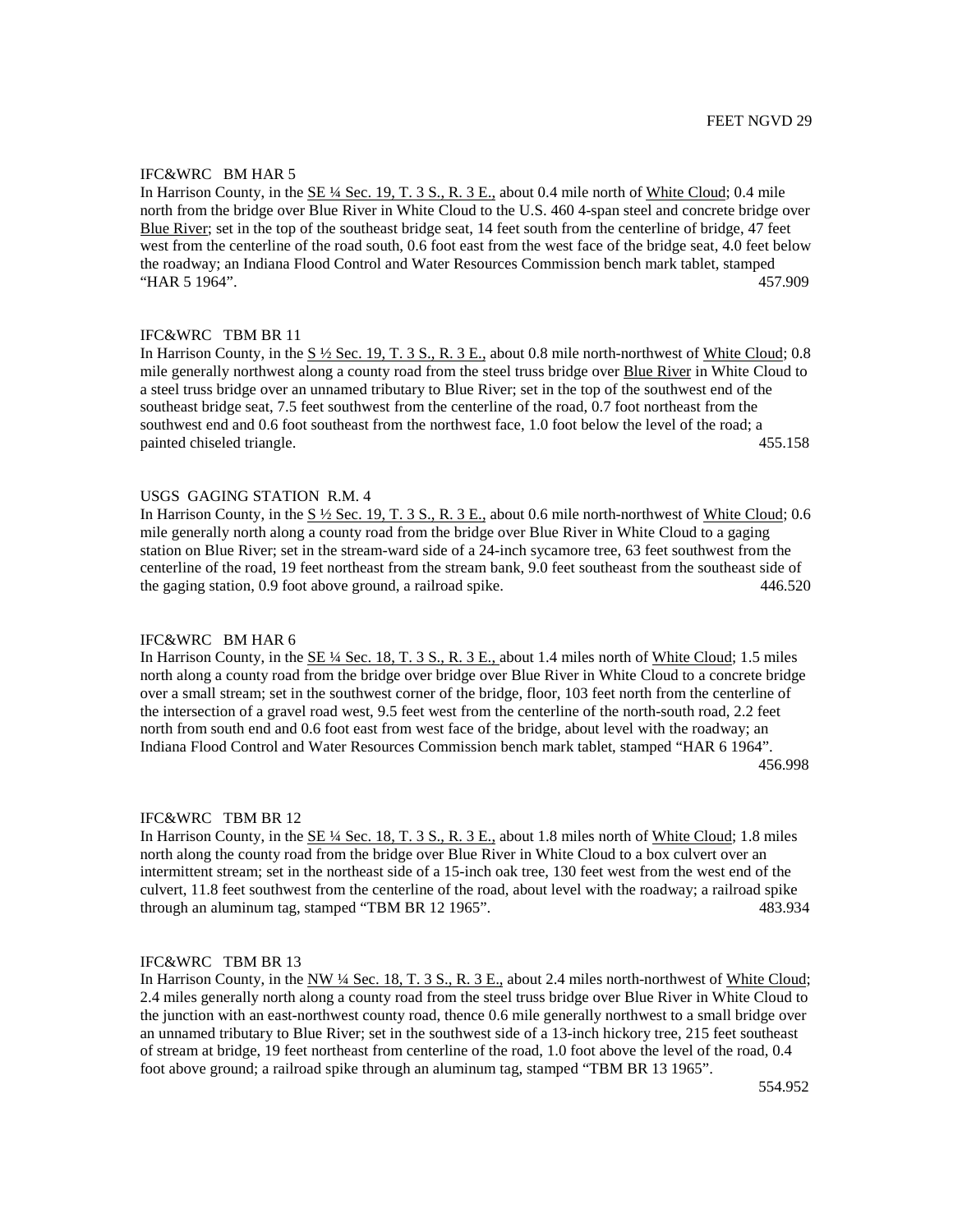#### USGS BM TT 37 T

In Harrison County, in the NE ¼ Sec. 13, T. 3 S., R. 2 E., about 2.5 miles northwest of White Cloud; 3.7 miles north and west along a county road from the bridge over Blue River in White Cloud to the junction with a north-south crossroad; set in the top of a concrete post, 33 feet east from the centerline of the northsouth road, 29 feet south from the centerline of the road east, 2.5 feet above the intersection, a U.S. Geological Survey transit traverse tablet, stamped "TT 37 T 1943 570". 569.842

#### IFC&WRC TBM BR 15

In Harrison County, in the N ½ Sec. 13, T. 3 S., R. 2 E., about 2.8 miles northwest of White Cloud; 3.7 miles north and west along a county road from the bridge over Blue River in White Cloud to the junction with a north-south crossroad; set in the north side of a 22-inch elm tree, 21 feet west from the centerline of the north-south road, 7.0 feet south from the centerline of the east-west road, 0.8 foot above ground; a railroad spike through an aluminum tag, stamped "TBM BR 15 1965". 569.890

## IFC&WRC BM HAR 8

In Harrison County, in the SW 1/4 Sec. 13, T. 3 S., R. 2 E., about 2.3 miles northwest of White Cloud; about 3.7 miles north and west from the bridge over Blue River in White Cloud to an east-west T-road, thence 1.35 miles west to a north-south T-road; thence 0.5 mile south; set in the top of a concrete post, 90 feet southwest of a drainage ditch, 104 feet northeast of a green cabin, 26 feet southeast from the centerline of the road, 2.8 feet northeast of a utility pole; an Indiana Flood Control and Water Resources Commission bench mark tablet, stamped "HAR 8 1964". 469.989

#### IFC&WRC TBM BR 16

In Harrison County, in the W  $\frac{1}{2}$  Sec. 13, T. 3 S., R. 2 E., about 6.2 miles south-southeast of Milltown; 5.0 miles generally south along the Milltown-Leavenworth Road from the post office in Milltown to the Old Mill Road intersection, thence 2.5 miles generally southeast to a T-road south-southeast, thence 1.7 miles southeast to a white cabin; set in the west side of a 14-inch elm tree, 120 feet west from the southeast corner of the cabin, 17 feet south from the centerline of the road, 0.7 foot above ground; a railroad spike<br>through an aluminum tag, stamped "TBM BR 16 1965". through an aluminum tag, stamped "TBM BR 16 1965".

## IFC&WRC BM HAR 9

In Harrison County, in the  $S\frac{1}{2}$  Sec. 11, T. 3 S., R. 2 E., about 5.5 miles south of Milltown; 5.0 miles generally south along the Milltown-Leavenworth Road from the post office in Milltown to the Old Mill Road intersection, thence 2.5 miles generally southeast to a T-road south-southeast, thence 0.7 mile southeast; set in the top of a concrete post, 66 feet northeast from the northeast corner of a building, 177 feet southeast of a drainage ditch, 18 feet southwest from a centerline of the road, 3.2 feet northeast from a 7-inch tree, about level with the ground; an Indiana Flood Control and Water Resources Commission bench mark tablet, stamped "HAR 9 1964". 483.860

## IFC&WRC TBM BR 17

In Harrison County, in the  $\frac{\text{SW }4\text{ Sec. }11, T. 3 S., R. 2 E.}$ , about 5.3 miles south of Milltown; 5.0 miles generally south along the Milltown-Leavenworth Road intersection, thence 2.5 miles generally southeast to a T-road south-southeast, thence 0.4 mile southeast to a 15-foot wooden deck bridge; set in the northeast side of a 27-inch twin trunk tulip tree, 71 feet north-west from the bridge, 15 feet southwest from the centerline of the road, 3.0 feet above the roadway; 0.6 foot above ground; a railroad spike through an aluminum tag, stamped "TBM BR 17 1965". 478.786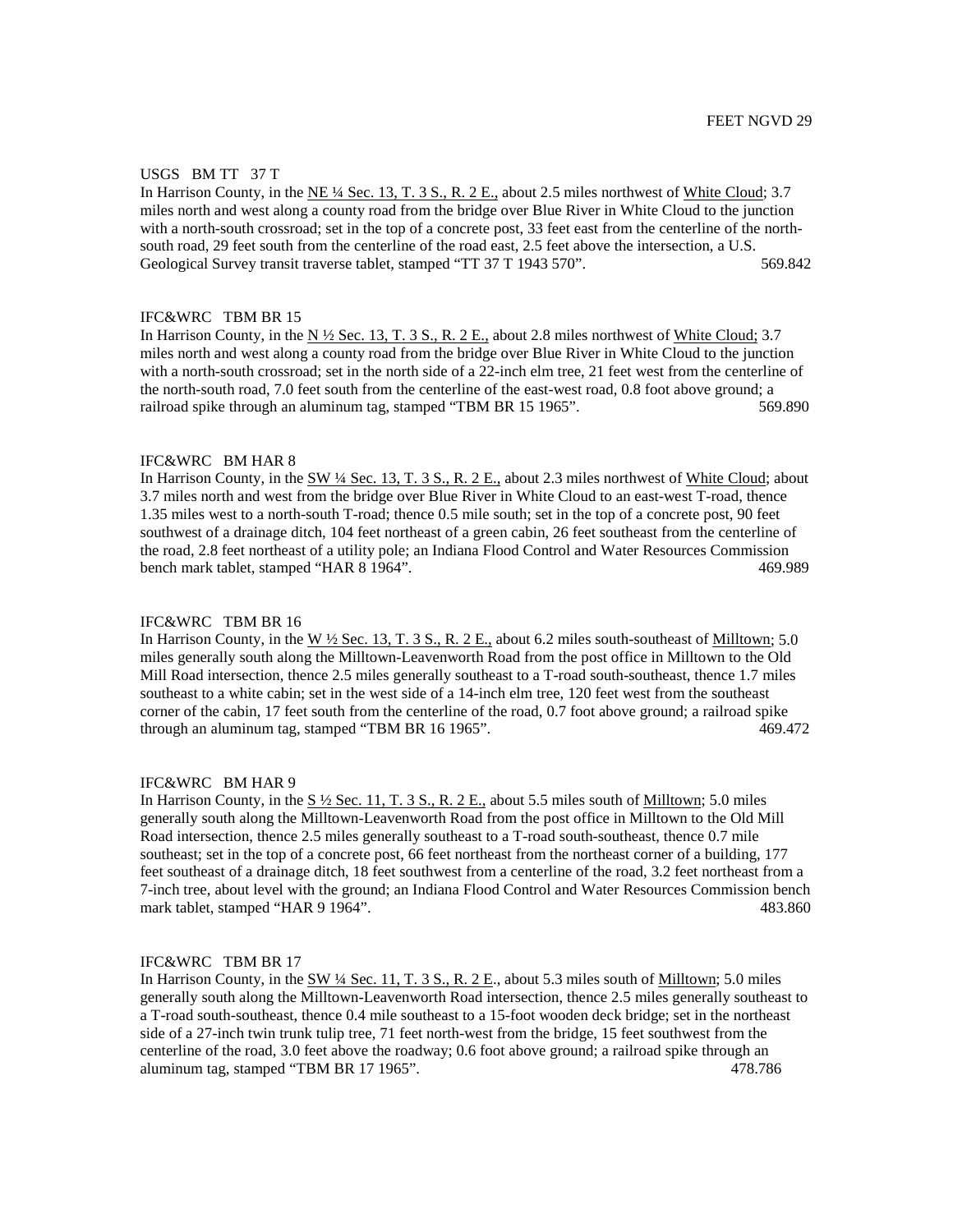In Harrison County, in the NW  $\frac{1}{4}$  Sec. 11, T. 3 S., R. 2 E., about 5.0 miles south of Milltown; 5.0 miles generally south along the Milltown-Leavenworth Road from the post office in Milltown to the Old Mill Road intersection, thence 2.5 miles generally southeast to a T-road south-southeast; set in the southeast side of an 18-inch tulip tree, 50 feet south from the centerline of an east-west road, 22 feet southwest from the centerline of the T-road south-southeast, 2.0 feet above ground, about level with the roadway; a railroad spike through an aluminum tag, stamped "TBM BR 18 1965". 519.559

# IFC&WRC BM HAR 7

In Harrison County, in the <u>SE ¼ Sec. 2, T. 3 S., R. 2 E.</u>, about 2.9 miles southwest of Frenchtown; 0.25 mile west on Frenchtown Road from its intersection with S.R. 337 in Frenchtown to a T-road south, thence 3.3 miles south and west to an east-west T-road, thence 0.3 mile west to Thompson Chapel; set in the top of the second step leading to the basement, at the north side of the chapel, 5.6 feet northeast from northwest corner of church, 0.4 foot east from west edge of steps, 2.0 feet above the basement floor; an Indiana Flood Control and Water Resources Commission bench mark tablet, stamped "HAR 7 1964".

638.191

# IFC&WRC TBM BR 14

In Harrison County, in the W  $\frac{1}{2}$  Sec. 1, T. 3 S., R. 3 E., about 3.0 miles southwest of Frenchtown; 0.25 mile west of Frenchtown Road from its intersection with S.R. 337 in Frenchtown to a T-road south, thence 3.3 miles south and west to its junction with an east-west road, thence 0.2 mile west to Thompson Chapel; set in the north side of a 24-inch tulip tree, 234 feet east of the chapel, 25 feet north from the centerline of the road, 1.3 feet above ground; a railroad spike through an aluminum tag, stamped "TBM BR 14 1965". 634.296

## IFC&WRC TBM BR 19

In Crawford County, in the NE ¼ Sec. 10, T. 3 S., R. 2 E., about 4.8 miles south of Milltown; 5.0 miles generally south along the Milltown-Leavenworth Road from the post office in Milltown to the intersection of the Old Mill Road, thence 2.2 miles generally southeast and east to a single-span steel truss bridge over Blue River; set in the top at the south end of the east abutment, 10 feet south from the centerline of the bridge, 1.0 feet south from the centerline of the bridge, 1.0 foot east of the west face of the abutment, about level with the bridge floor; a chiseled square. 487.720

#### IFC&WRC BM CRA 39

In Crawford County, in the SW 1/4 Sec. 34, T. 2 S., R. 2 E., about 4.3 miles south of Millstown; about 5.0 miles south along the Milltown-Leavenworth Road from the post office in Milltown-Leavenworth Road from the post office in Milltown to the intersection with Old Mill Road, thence 0.9 mile southeast to the intersection with Blue River Road and a country road, thence 1.3 miles east, north, and south along county road to a single span steel truss bridge over Blue River; set in the top of the south end of the west abutment, 1.9 feet west from the east face of the abutment, 9.1 feet south from the east face of the abutment, 9.1 feet south from the centerline of the bridge, 1.1 feet below the bridge floor, an Indiana Flood Control and Water Resources Commission bench mark tablet, stamped "CRA 39 1964". 486.727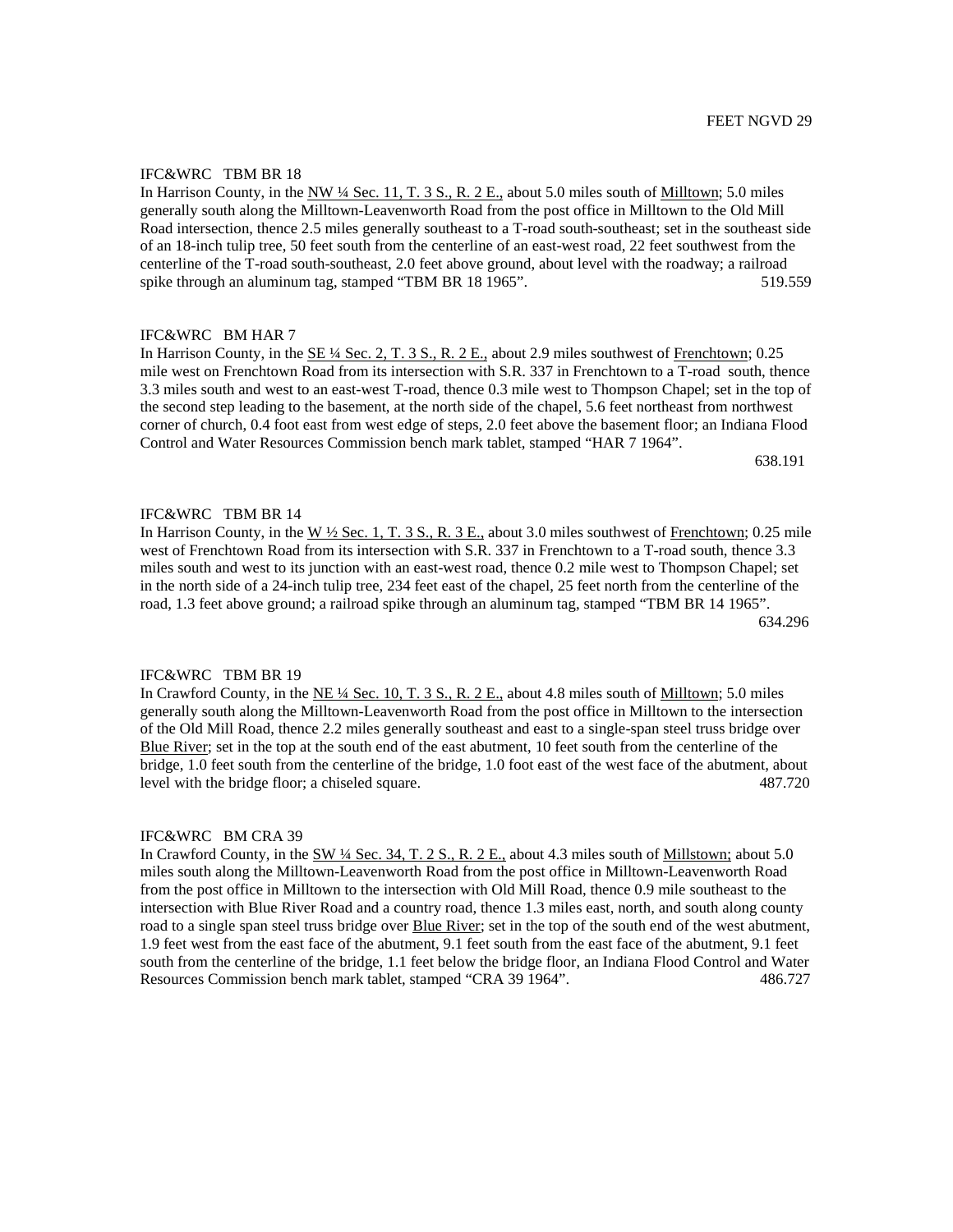In Crawford County, in the NW ¼ Sec. 10, T. 3 S., R. 2 E., about 4.8 miles south of Milltown; 5.0 miles generally south along the Milltown-Leavenworth Road from the post office in Milltown to the intersection of Old Mill Road, thence 0.9 mile southeast to the junction with Blue River Road south, thence 0.5 mile east and southeast; set in the south side of a 24-inch oak tree, 40 feet west from the centerline of a field entrance foot above the roadway; a railroad spike through an aluminum tag, stamped "TBM BR 20 1965". 782.082

# IFC&WRC TBM BR 21

In Crawford County, in the SW ¼ Sec. 3, T. 3 S., R. 2 E., about 4.5 miles south of Milltown; 2.4 miles generally south along the Milltown-Leavenworth Road from the post office in Milltown to the junction with the Blue River Road, thence 3.0 miles generally south to a dirt T-road east; set in the southwest side of a 10-inch poplar tree, 500 feet south from a 2-story farm house, 14 feet south from the centerline of the Blue River Road, 7.0 feet south from the centerline of the dirt road, 0.4 foot above ground; a railroad spike through an aluminum tag, stamped "TBM BR 21 1965". 856.974

#### IFC&WRC BM CRA 41

In Crawford County, in the SW ¼ Sec. 35, T. 2 S., R. 2 E., about 3.3 miles south of Milltown; 2.4 miles south along the Milltown-Leavenworth Road from the post office in Milltown to the intersection with Blue River Road, thence 1.5 miles generally southeast to the Mt. Lebanon Church and a county road east, thence 1.2 miles east and south to a single-span concrete bridge over a tributary to Blue River; set in the northwest corner of the bridge floor, 6.6 feet southwest from the centerline of the bridge, 3.0 feet southeast from the northwest end and 0.4 foot northeast from the southwest face of the bridge, level with the roadway; an Indiana Flood Control and Water Resources Commission bench mark tablet, stamped "CRA 41 1964". 503.326

## IFC&WRC TBM BR 23

In Crawford County, in the SW 1/4 Sec. 35, T. 2 S., R. E., about 3.3 miles south-southeast of Milltown; 2.4 miles south along the Milltown-Leavenworth Road from the post office in Milltown to the junction with the Blue River Road, thence 1.5 miles generally southeast to the Mt. Lebanon Church and a T-road east, thence 1.2 miles east and south to a single span concrete bridge over a tributary to Blue River; set in the east side of a 42-inch sycamore tree, 57 feet southeast from a cabin, 54 feet northwest along the road from the northwest end of the bridge, 11 feet southwest from the centerline of the road, 2.6 foot above the road, 1.6 feet above ground; a railroad spike through an aluminum tag, stamped "TBM BR 23 1965".

506.582

## IFC&WRC TBM BR 22

In Crawford County, in the W ½ Sec. 35, T. 2 S., R. 2 E., about 3.0 miles south of Milltown; 2.4 miles south along the Milltown-Leavenworth Road from the post office in Milltown to the junction with the Blue River Road, thence 1.5 miles generally southeast to the Mt. Lebanon Church and a T-road east, thence 0.5 mile east to a Y-intersection; set in the west side of a 10-inch hickory tree, 22 feet north from the centerline of the road southeast, 12 feet southeast from the centerline of the road north, 0.5 foot above ground; a railroad spike through an aluminum tag, stamped "TBM BR 22 1965". 566.505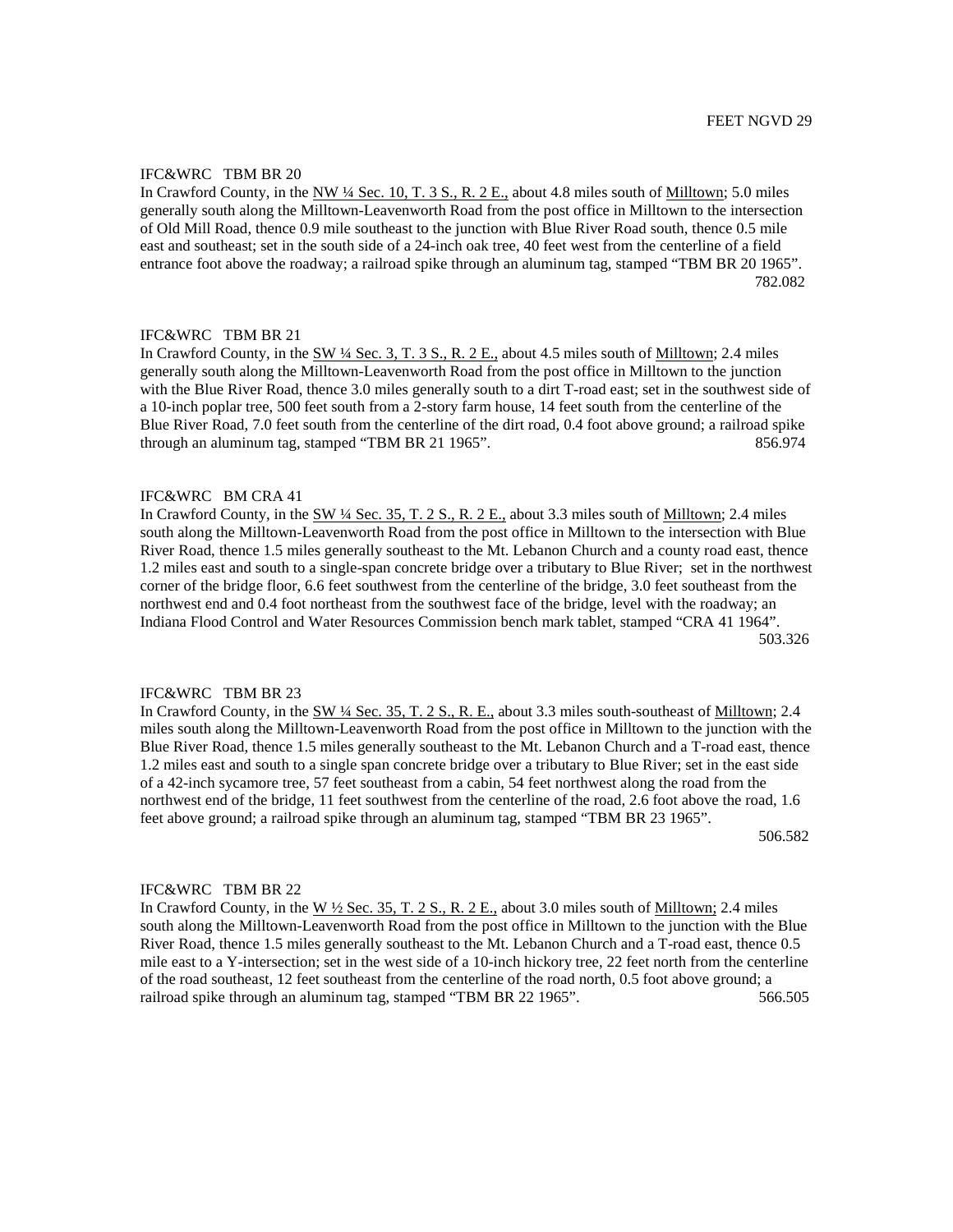## IFC&WRC BM CRA 40

In Crawford County, in the SW ¼ Sec. 34, T. 2S., R. 2 E., about 3.1 miles south of Milltown; 2.1 miles south along the Milltown-Leavenworth Road from the post office in Milltown to the intersection of Blue River Road southeast, thence 1.7 miles southeast to a single-span concrete bridge over a drainage ditch; set In the top of the southeast wingwall, 10 feet east from the centerline of the road, 0.9 foot east from south end of headwall, 1 foot below the roadway; an Indiana Flood Control and Water Resources Commission bench mark tablet, stamped "CRA 40 1964". 551.891

# IFC&WRC TBM BR 24

In Crawford County, in the  $S\frac{1}{2}$  Sec. 27, T. S., R. 2 E., about 2.5 miles south of Milltown; 2.3 miles southwest along the Milltown-Leavenworth Road from the post office in Milltown to the junction of the Blue River Road, thence 0.9 mile southeast to a 24-inch pipe culvert under the roadway; set in the top of the west concrete headwall, 120 feet south from the centerline of a T-farm lane east, 9.0 feet west from the centerline of the road, 1.7 feet north from the south end and 0.6 foot east from the west face of the headwall, 0.5 foot below the roadway; a painted chiseled triangle. 579.005

#### USGS BM CH 47

In Crawford County, in the NW ¼ Sec. 27, T. S., R. 2 E., about 1.9 miles southwest of Milltown; 2.3 miles southwest along the Milltown-Leavenworth Road from the post office in Milltown to a T-road west; set in the top of a concrete post, 50 feet southeast from the centerline of the road, on extended centerline of Troad west, 39 feet east of utility pole No. D-1-135, 36 feet northwest of a 22-inch elm tree, 20 feet northeast of the southwest utility pole guy wire, 0.4 foot below the ground; a U.S. Geological Survey bench mark tablet, stamped "CH 47 1943 521". 520.795

## IFC&WRC TBM BR 25

In Crawford County, in the W 1/2 Sec. 22, T. 2 S., R. 2 E., about 1.3 miles southwest of Milltown; 1.6 miles southwest along the Milltown-Leavenworth Road from the post office in Milltown to a private driveway east; set in the southwest side of a 19-inch elm tree, 147 feet north from the centerline of the driveway, 15 feet east from the centerline of the road, 1.4 feet above ground; a railroad spike through an aluminum tag, stamped "TBM BR 25 1965". 580.233

#### IFC&WRC BM CRA 42

In Crawford County, in the NW  $\frac{1}{4}$  Sec. 22, T. 2 S., R. 2 E., about 0.9 mile southwest of Milltown; 1.0 mile southwest along the Milltown-Leavenworth Road from the post office in Milltown; set in the top of a concrete post, 247 feet southwest from the centerline of a farm drive, 38 feet southeast from the centerline of the road, 1 foot northeast from a utility pole, 1.5 feet above the roadway, 0.3 foot above ground; an Indiana Flood Control and Water Resources Commission bench mark tablet, stamped "CRA 42 1964". 591.090

## IFC&WRC TBM BR 26

In Crawford County, in the  $S\frac{1}{2}$  Sec. 15, T. 2 S., R. 2 E., about 0.5 mile southwest of Milltown; 0.7 mile southwest along the Milltown-Leavenworth Road from the post office in Milltown to a T-farm lane southeast; set in the top of a concrete base with a fire hydrant, 12 feet northwest from the centerline of the road, 10 feet southwest from an extended centerline of the farm lane, 1.0 foot above the roadway, 0.3 foot northeast from the southwest face and 0.3 foot northwest from the southeast face of the base; a painted chiseled triangle. 608.005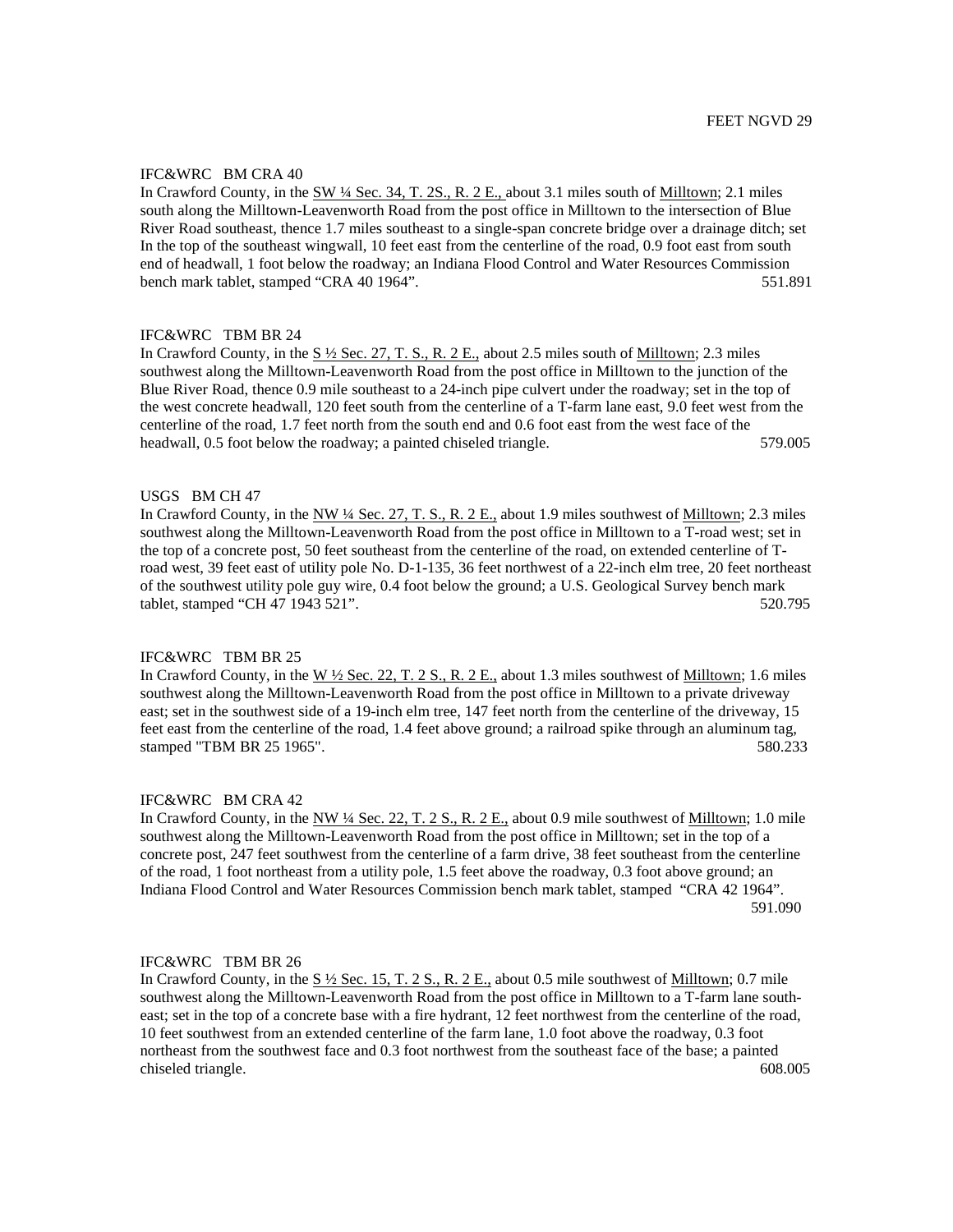## IFC&WRC BM CRA 43

In Crawford County, in the SE ¼ Sec. 15, T. 2 S., R. 2 E., in Milltown; at the Main Street 3-span steel truss bridge over Blue River; set in the top of the northwest wingwall, 9.0 feet west from the centerline of the road, 3.7 feet north from south end and 1.0 foot east from west face of the wingwall, level with the bridge floor; an Indiana Flood Control and Water Resources Commission bronze bench mark tablet, stamped "CRA 43 1964". 543.911

#### USC&GS BM RV 36

In Crawford County, in the SE ¼ Sec. 15, T. 2 S., R. 2 E., at Milltown; 360 feet east along Blue River from the Main Street bridge over Blue River in Milltown to an abandoned railroad fill and bridge abutment; set in the west end of the north abutment (bridge destroyed), 200 feet north of the north bank of Blue River, 35 feet above the river, 1.6 feet north of the south face and 1.3 feet east of the west end of the abutment; a standard monel-metal rivet. *DESTOYED* 561.830

## IFC&WRC BM CRA 44

In Crawford County, in the NE ¼ Sec. 15, T. 2 S., R. 2 E., in the northernmost section of Milltown; set in the top of the southwest abutment of the Southern Railroad bridge over Blue River; 5.0 feet south from the south rail, 0.8 foot west from the east face of the abutment, 0.2 foot below the south rail, an Indiana Flood Control and Water Resources Commission bench mark tablet, stamped "CRA 44 1964". 576.101

# IFC&WRC TBM BR 27

In Crawford County, in the  $NE \frac{1}{4}$  Sec. 15, T. 2 S., R. 2 E., 0.5 mile north of Milltown; 0.6 mile southeast along .R. 64 from its intersection with S.R. 66 north-west of Milltown to a dirt road northeast (entrance to a quarry); set in the top of the northwest headwall for a 24-inch pipe culvert under the dirt road, 84 feet southeast from a fence line, 37 feet northeast from the centerline of the highway, 20 feet southeast from the centerline of the dirt road, 0.5 foot northeast from the southwest end and 0.4 foot southeast from the northwest face of the headwall; a painted chiseled triangle. 552.535

#### ISHC BM V 233

In Crawford County, in the SE ¼ Sec. 10, T. 2 S., R. 2 E., 0.5 mile northwest of Milltown; 0.3 mile southeast along S.R. from its intersection with S.R. 66 northwest of Milltown to a 3-span concrete bridge over Blue River, set in the top of the north end of the northeast curbing, 16.4 feet southeast from the northwest end of the bridge, 15.6 feet northeast from the centerline of the bridge, 1.0 foot above the bridge floor, an Indiana State highway and Commission bench mark tablet stamped "V 233 CRAW".

567.999

#### IFC&WRC TBM BR 28

In Crawford County, in the  $NE \frac{1}{4}$  Sec. 10, T. S., R. 2 E., 1.5 miles north of Milltown; 0.7 mile north along S.R. 66 from its intersection with S.R. 64 northwest of Milltown to a T-road east; set in the southwest side of a 12-inhc maple tree, 370 feet north along the highway from the centerline of the T-road east, 38 feet south from the southwest corner of the front porch for a one story frame house, 32 feet east from the centerline of the highway, 0.6 foot above ground; a railroad spike through an aluminum tag, stamped "TBM BR 28 1965". 706.597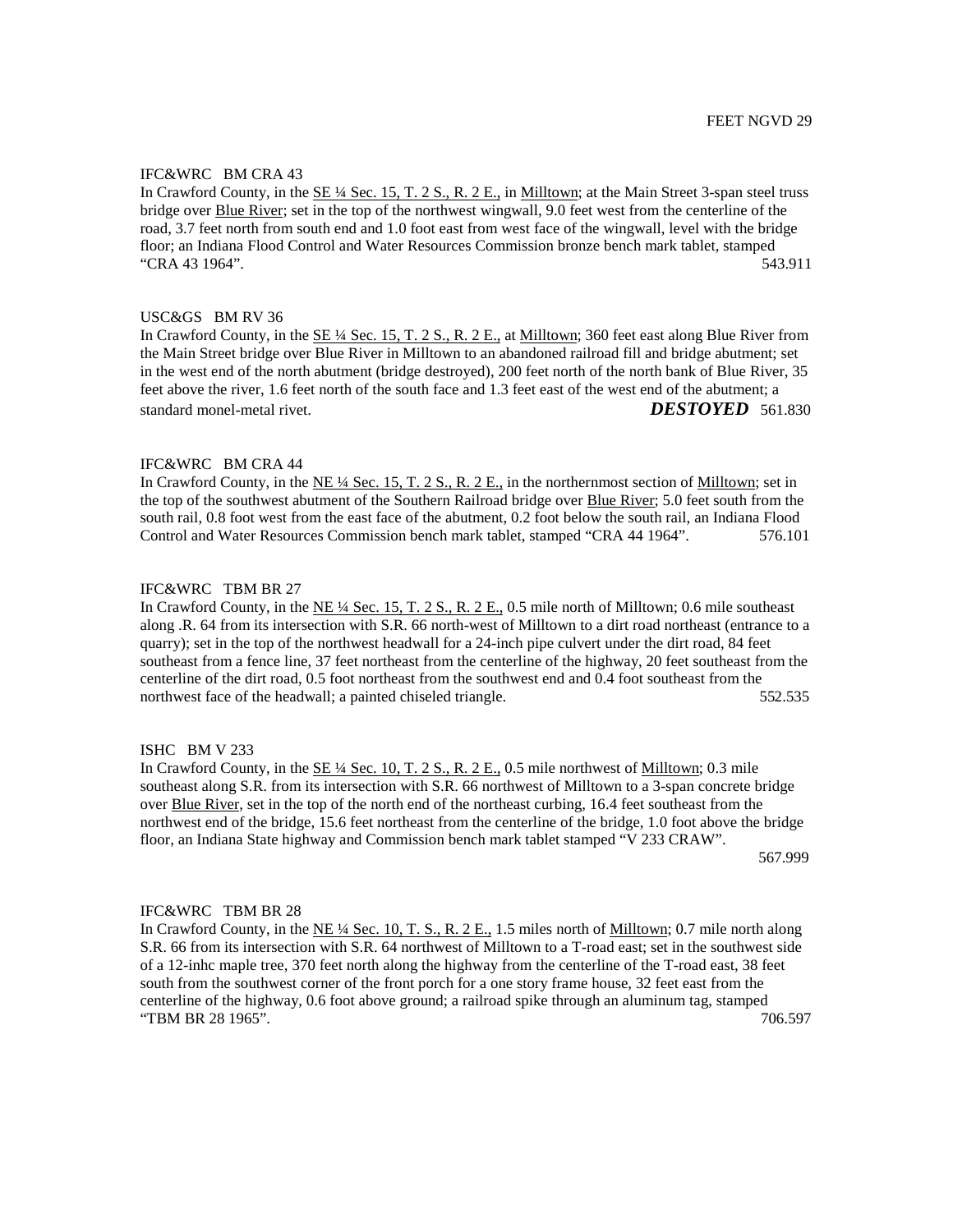#### USGS BM TT 42 D

In Harrison County, in the SW ¼ Sec. 1, T. 2 S., R. 2 E., about 1.8 miles northeast of Milltown; 1.6 miles north along S.R. 66 from its junction with S.R. 64 northwest of Milltown to a T-road east, thence 1.6 miles east to a T-road south, thence 0.95 mile south; set in the top of a concrete post, 120 feet southeast of a farm house, 27 feet west from the centerline of the road, 24 feet south from a small gate, 9.4 feet east from a fence line, level with the ground; a U.S. Geological Survey transit traverse tablet, stamped "TT 42 D 1937 631". 630.970

# IFC&WRC TBM BR 31

In Harrison County, in the NE  $\frac{1}{4}$  Sec. 1, T. 2 S., R. 2 E., 2.7 miles northeast of Milltown; 1.6 miles north along S.R. 66 from its junction with S.R. 64 northwest of Milltown to a T-road east, thence 1.6 miles east to a T-road south, thence 0.4 mile south; set in the west side of a 36-inch oak tree, about 1000 feet south from a frame house, 100 feet northeast from a power pole, 35 feet east from the centerline of the road, 0.7 foot above ground; a railroad spike driven through an aluminum tag, stamped "TBM BR 31 1965". 716.923

#### USGS BM CH 41

In Crawford Country, in the NE ¼ Sec. 3, T. 2 S., R. 2 E., about 2.4 miles north of Milltown; 1.6 miles north along S.R. 66 from its intersection with S.R. 64 northwest of Milltown to a T-road east; set in the top of a concrete post, 33 feet east from the centerline of S.R. 66, 20 feet south from centerline of T-road east, 3 feet southeast from a fence line, 0.3 foot above ground; a U.S. Geological bench mark tablet, stamped "CH 41 1943 641". 640.717

#### IFC&WRC BM CRA 46

In Crawford County, in the NE ¼ Sec. 2, T. 2 S., R. 2 E., about 2.5 miles north of Milltown; 1.6 miles north along S.R. 66 from its intersection with S.R. 64 northwest of Milltown to a T-road east, thence 0.8 mile east to a single-span steel truss bridge over Blue River; set in the top of the south end of the west bridge seat, 9.2 feet south from the centerline of the bridge, 0.8 foot west from east face and 0.7 foot south from the south end of the steel truss, 1.4 feet below the bridge floor, an Indiana Flood Control and Water Resources Commission bench mark tablet, stamped "CRA 46 1964". 568.061

#### IFC&WRC TBM BR 30

In Crawford County, in the NE ¼ Sec. 2, T. S., R. 2 E., 2.5 miles north-northeast of Milltown; 1.6 miles north along S.R. 66 from its intersection with S.R. 64 northwest of Milltown to a T-road east, thence 0.8 mile east to a single-span steel truss bridge over Blue River; set in the northeast side of a 20-inch sycamore tree, 30 feet east along the road from the east end of the bridge, 23 feet north from the centerline of the road, 4.0 feet below the roadway, 0.7 foot above ground; a railroad spike through an aluminum tag, stamped "TBM BR 30 1965". 564.754

IFC&WRC BM HAR 10

In Harrison County, in the  $\underline{\text{SE 4/}}$  Sec. 36, T. 1 S., R. 2 E., about 3.3 miles northeast of Milltown; 1.6 miles north along S.R. 66 from its intersection with S.R. 64 northwest of Milltown to a T-road east, thence 2.1 miles east to a north-south crossroad; set in the top of a concrete post, 30 feet west from the centerline of the north-south road, 22 feet north from the centerline of the east-west road, 1.2 feet northeast of a utility pole, 1.5 feet above the intersection, about 0.1 foot above the ground, an Indiana Flood Control and Water Resources Commission bench mark tablet, stamped "HAR 10 1964". 628.523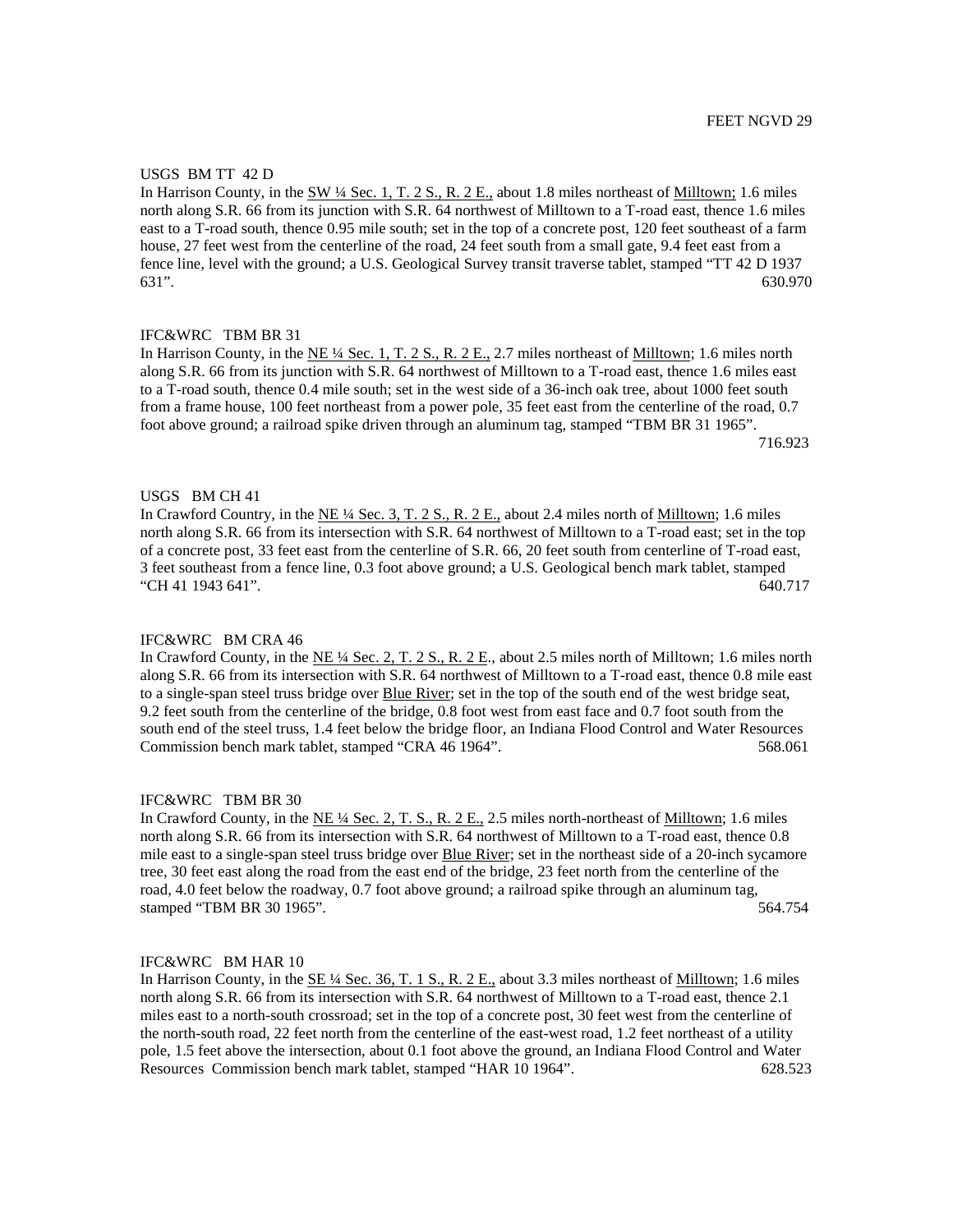In Harrison County, in the SW ¼ Sec. 31, T. 1 S., R. 3 E., 3.7 miles northeast of Milltown; 1.6 miles north along S.R. 66 from its junction with S.R. 64 northwest of Milltown to a T-road east, thence 2.2 miles east to the intersection with a north-south road, thence 0.4 mile north; set in the southwest side of a 35-inch tulip tree, 84 feet southeast from an old shed, 17 feet east from the centerline of the road, 0.7 foot above ground; a railroad spike through an aluminum tag, stamped "TBM BR 32 1965". 643.621

#### IFC&WRC TBM BR 29

In Crawford County, in the SE ¼ Sec. 26, T. 1 S., R. 2 E., about 4.0 miles north-northeast of Milltown; 2.9 miles north along S.R. 66 from its intersection with S.R. 64 northwest of Milltown to a T-road east, thence 0.7 mile east; set in the northwest side of a 30-inch oak tree, 41 feet northeast along the road from a power pole, 9.0 feet south from the centerline of the road, 0.6 foot above ground; a railroad spike through an aluminum tag, stamped "TBM BR 29 1965". 637.270

## IFC&WRC BM CRA 45

In Crawford County, in the SE 1/4 Sec. 26, T. S., R. 2 E., about 4.0 miles north of Milltown; 2.85 miles north along S.R. 66 from its intersection with S.R. 64 northwest of Milltown to a T-road east, thence 0.65 mile east; set in the top of a concrete post, 24 feet north from the centerline of the road, 1.2 feet southwest from a power pole, 10 feet north of a fence line, 0.2 foot above ground, an Indiana Flood Control and Water Resources Commission bench mark tablet, stamped "CRA 45 1964". 644.546

#### IFC&WRC BM HAR 11

In Harrison County, in the SW  $\frac{1}{4}$  Sec. 30, T. 1 S., R. 3 E., about 3.25 miles southwest of Fredericksburg; 1.5 miles southwest along main north-south road from its intersection with U.S. 150 in Fredericksburg to a T-road south, thence 0.2 mile south to an east-west road, thence 0.8 mile west and south to a T-road west, thence 2.0 mile west and south to a T-road west; set in the top of a concrete post, 28 feet north from the centerline of the T-road west, 24 feet west from the centerline of the north-south road, 3.5 feet above the center of the intersection, about 0.2 foot above the ground; an Indiana Flood Control and Water Resources Commission bench mark tablet, stamped "HAR 11 1964". 825.373

#### IFC&WRC TBM BR 33

In Harrison County, in the NW ¼ Sec. 30, T. 1 S., R. 3 E., about 3.0 miles southwest of Fredericksburg; 1.5 miles southwest along the main north-south road from its intersection with U.S. 150 in Fredericksburg to a T-road south, thence 0.2 mile south of the junction with an east-west road, thence 0.8 mile west and south to a T-road west, thence 1.4 miles west and south to a farm lane west; set in the west side of a 16-inch maple tree, 18 feet east from the centerline of the road, 10 feet south along the road from the centerline of the farm line, 0.6 foot above ground; a railroad spike through an aluminum tag, stamped "TBM BR 33 1965". 831.390

## IFC&WRC BM HAR 14

In Harrison County, in the  $\underline{\text{SE 14} \text{ Sec. 24, T. 1 S., R. 2 E.,}}$  about 3.2 miles west-southwest of Fredericksburg; 1.7 miles west along U.S. 150 from the bridge over Blue River in Fredericksburg to a Troad south, thence 0.45 mile south to a T-road west, thence 0.77 mile west and 0.5 miles south to a T-road west, thence 0.77 mile west and 1.05 mile south to the Washington-Harrison County Line, thence 0.45 mile west and 0.70 mile south; set in the top of a concrete post, 78 feet north-northeast from northeast corner of a farm house, 9.0 feet west from the centerline of the road, 1.2 feet east from a fence corner post, 0.5 foot above the roadway; an Indiana Flood Control and Water Resources Commission bench mark tablet, stamped "HAR 14 1964". 642.138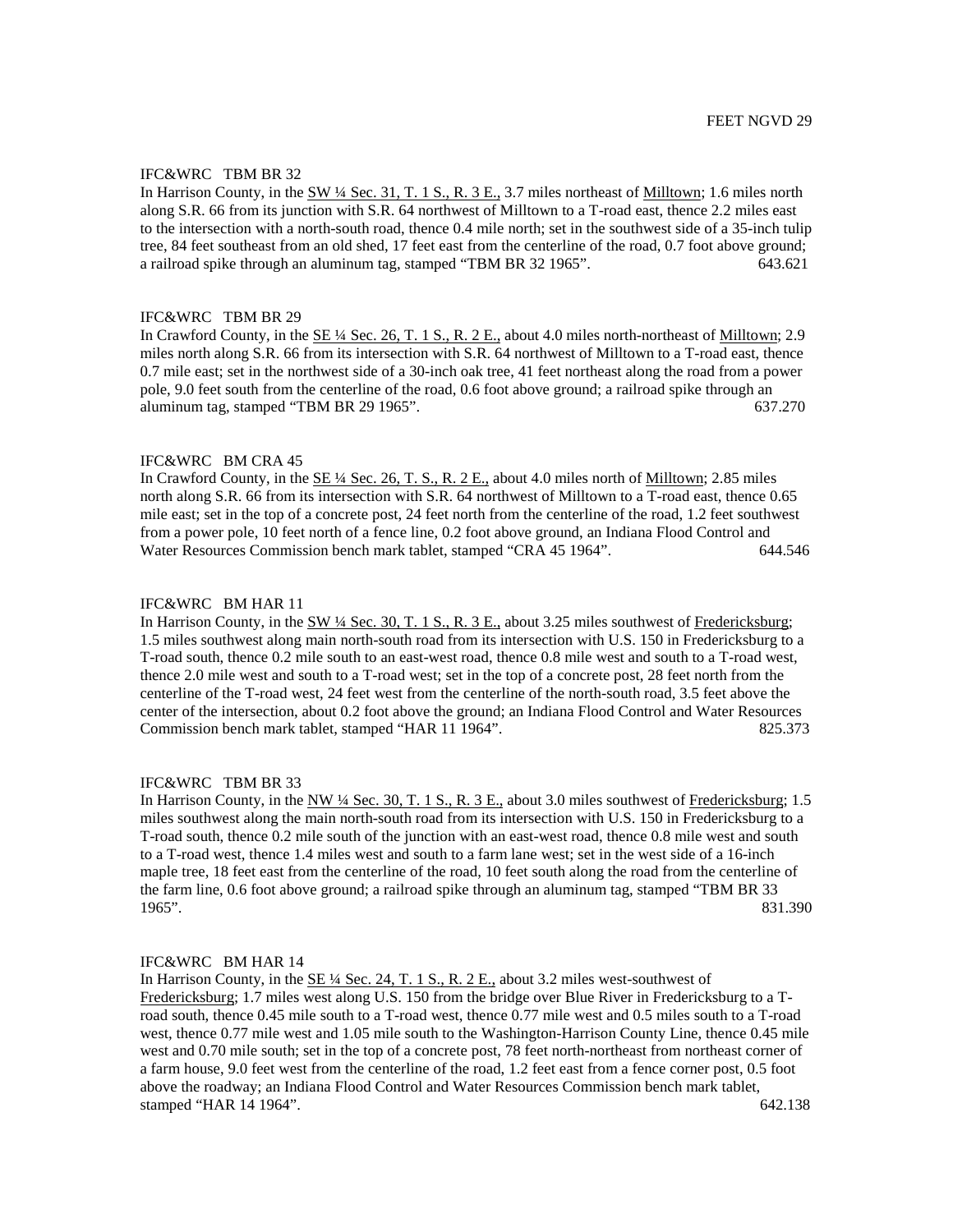In Harrison County, in the NE ¼ Sec. 24, T. 1 S., R. 2 E., about 3.1 miles west southwest of Fredericksburg; 1.7 miles northwest along U.S. 150 from the bridge over Blue River at Fredericksburg to a T-road south, thence 0.5 mile south to a T-road west, thence 0.8 mile west and 1.05 miles south to the Washington-Harrison County Line, thence 0.45 mile west and 0.4 mile south; set in the southeast side of a 42-inch beech tree, 430 feet south from a farm lane east, 6.8 feet west from the centerline of the road, 0.9 foot above ground; a railroad spike through an aluminum tag, stamped "TBM BR 38 1965".

643.814

IFC&WRC TBM BR 34

In Harrison County, in the  $S\frac{1}{2}$  Sec. 19, T. 1 S., R. 3 E., 2.4 miles southwest of Fredericksburg; 1.5 miles southwest along the main north-south road from its intersection with U.S. 150 in Fredericksburg to a Troad south, thence 0.2 mile south to an east-west road, thence 0.8 mile west and south to a T-road west, thence 1.0 mile west to a T-road north, thence 0.2 mile north; set in the west side of a 21-inch walnut tree, 250 feet south along the road from a farm lane entrance, 13 feet east from the centerline of the road, 0.7 foot above ground; a railroad spike through an aluminum tag, stamped "TBM BR 34 1965".

644.904

## IFC&WRC BM HAR 12

In Harrison County, in the SE ¼ Sec. 19, T. 1 S., R. 3 E., about 2.35 miles west-southwest of Fredericksburg; 1.5 miles southwest along the main north-south road from its intersection with U.S.150 in Fredericksburg to a T-road south, thence 0.2 mile south to an east-west road, thence 0.8 mile west and south to a T-road west, thence 1.0 mile west to a T-road north, thence 0.4 mile north; set in the top of a road, 3.0 feet east of a fence line, 2.1 feet south of a power pole, 0.5 feet above the roadway, an Indiana Flood Control and Water Resources Commission bench mark tablet, stamped "HAR 12 1964".

647.909

#### USGS BM TT 37 D

In Harrison County, in the  $NW\frac{1}{4}$  Sec. 19, T. 1 S., R. 3 E., about 2.5 miles west-southwest of Fredericksburg, 1.7 miles west along U.S. 150 from the bridge over Blue River in Fredericksburg to a Troad south, thence 0.45 mile south to a T-road west, thence 0.77 mile west and 1.05 miles south to the Washington-Harrison County Line; set in the top of a concrete post, 200 feet southeast from a 2-story house, 15 feet south from the extended centerline of the road west, 12 feet east from the centerline of a private road west, 12 feet east from the centerline of a private road, 3 feet east of a 13-inch cedar tree; a U.S. Geological Survey transit traverse tablet, stamped "TT 37 D 1937 720". 720.489

#### IFC&WRC TBM BR 37

In Washington County, in the NW ¼ Sec. 18, T. 1S., R. 3 E., about 2.0 miles west of Fredericksburg; 1.7 miles northwest along U.S. 150 from the bridge over Blue River at Fredericksburg to a T-road south, thence 0.5 mile south to a T-road west, thence 0.5 mile west to a T-road south; set in the northwest side of a 22-inch oak tree, 13 feet south from the centerline of the east-west road, 13 feet west from the centerline of the T-road south, 0.8 foot above ground; a railroad spike through an aluminum tag, stamped "TBM BR 37 1965". 680.341